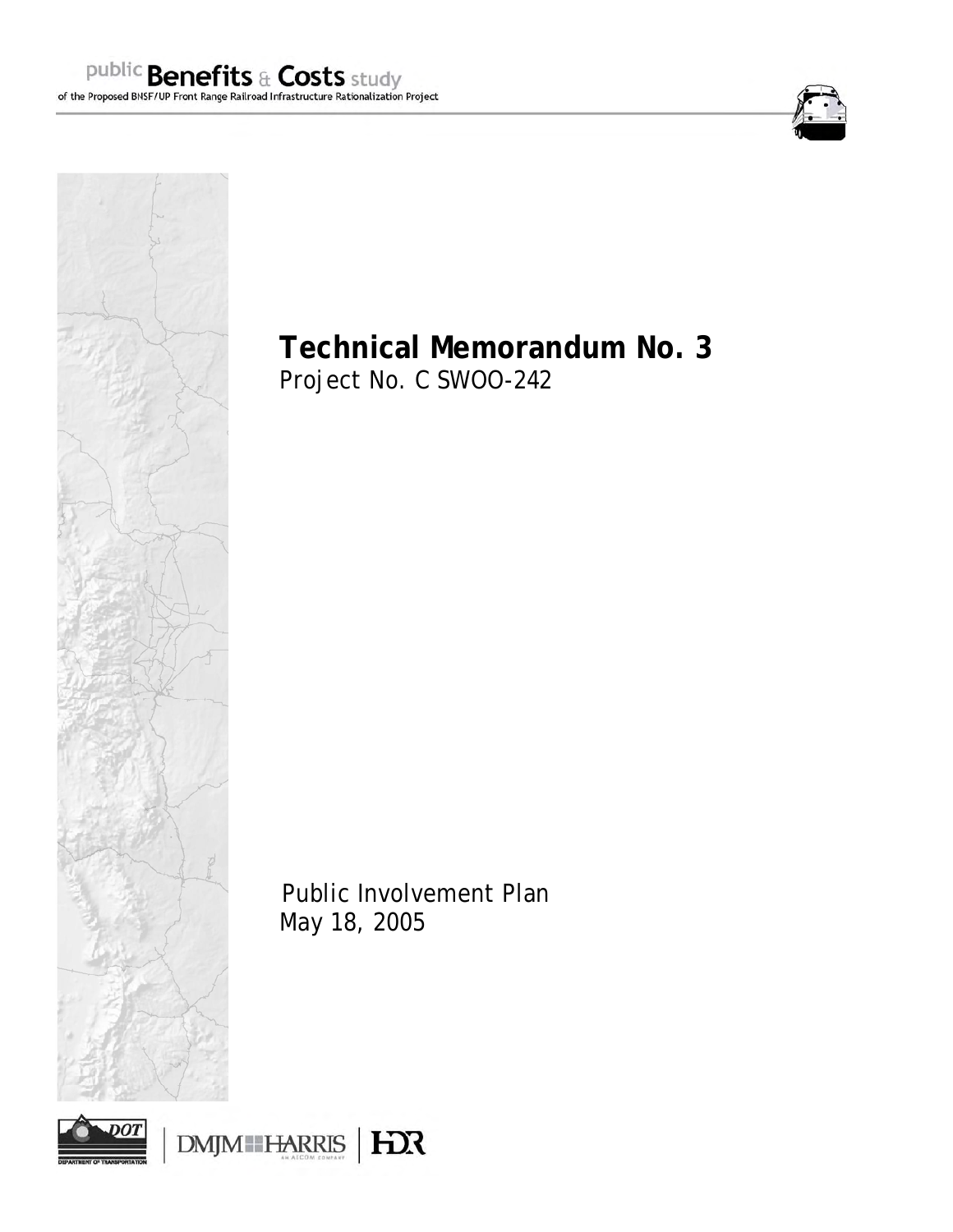

# **Table of Contents**

# Section

# Page

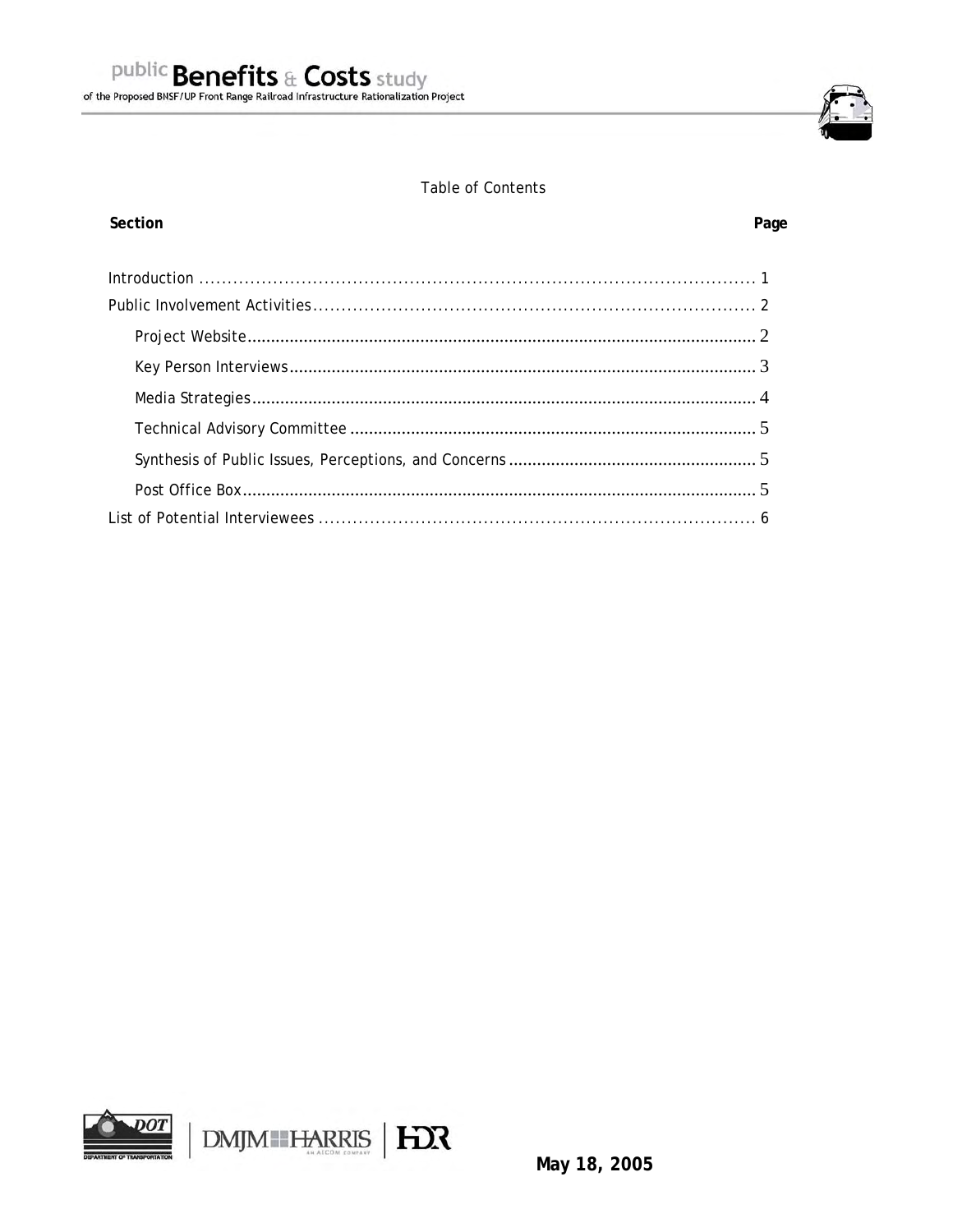

## **Introduction**

The Colorado Department of Transportation (CDOT) is conducting a Public Benefits and Costs Study of the Proposed BNSF-UP Front Range Railroad Infrastructure Rationalization Project to identify and in some cases quantify the public benefits, drawbacks and costs associated with a possible partnership project between CDOT, other public entities, and the BNSF and UP Railroads. The goal of the study will be to determine whether there are likely to be sufficient benefits accruing to the citizens of Colorado to warrant consideration of the investment of public dollars in the proposed Railroad Project. Specifically, the study will consider potential benefits to the public, as well as to the railroads, of re-locating railroad through-freight movements, with the objectives of:

- Maintaining a high level of local freight service to Colorado rail customers.
- Making improvements to current infrastructure in order to improve future freight movement.
- Maintaining the competitive balance between the two railroads.

The purpose of the public involvement program for this project is to:

- Provide information statewide and beyond about the study.
- Engage key stakeholders, through the Technical Advisory Committee, in working together to think through issues related to the study and making recommendations to decision makers at CDOT
- Solicit input from public and private groups and individuals, including potentially affected citizens, businesses, and interest groups, regarding their definition of possible project-related benefits and adverse impacts to their communities and their perceptions of the value of those benefits and costs of those impacts

This Public Involvement Plan lays out the structure for public involvement activities that the consultant team will undertake for the Public Benefits and Costs Study. Solicitation of informed public input will contribute to the assessment of qualitative advantages, drawbacks, shortcomings, and trade-offs associated with the alternatives considered, as specified in Task 5, "Evaluation of Benefits." The public involvement program will pursue public perceptions of livability associated with increased or reduced freight traffic, desirability of reduced conflicts with freight traffic and increased potential for future passenger rail services, Colorado's image in regards to improved passenger and freight mobility, and potential attraction of new future businesses, as well as other variables which could pertain to relocated rail freight traffic.

The public involvement program is designed to address a number of challenges:

- 1. Although there is a general geographic corridor for a relocated freight line, the boundaries of the interested public extend throughout the state of Colorado, and to some extent beyond the borders of Colorado. Citizens throughout the state may ultimately bear much of the financial costs of this project. A decision to relocate the rail line would have potential positive and negative impacts not only on those areas through which the freight trains would traverse but also on the communities and businesses through which the freight travels now. The public involvement program will provide a means for reaching the public on a statewide (and beyond) basis. This will be accomplished through the study website and, as suggested below, by development and promotion by CDOT of articles in local, regional, statewide and even national publications.
- 2. It is difficult to capture the attention of the public and obtain their participation in issues that are on a twenty-year to fifty-year planning horizon. Part of educating the public may include understanding that proposed rail infrastructure improvements could begin in the very near term. The public involvement program will therefore include interviews with existing policy and interest-based organizations, which are

**EX** 

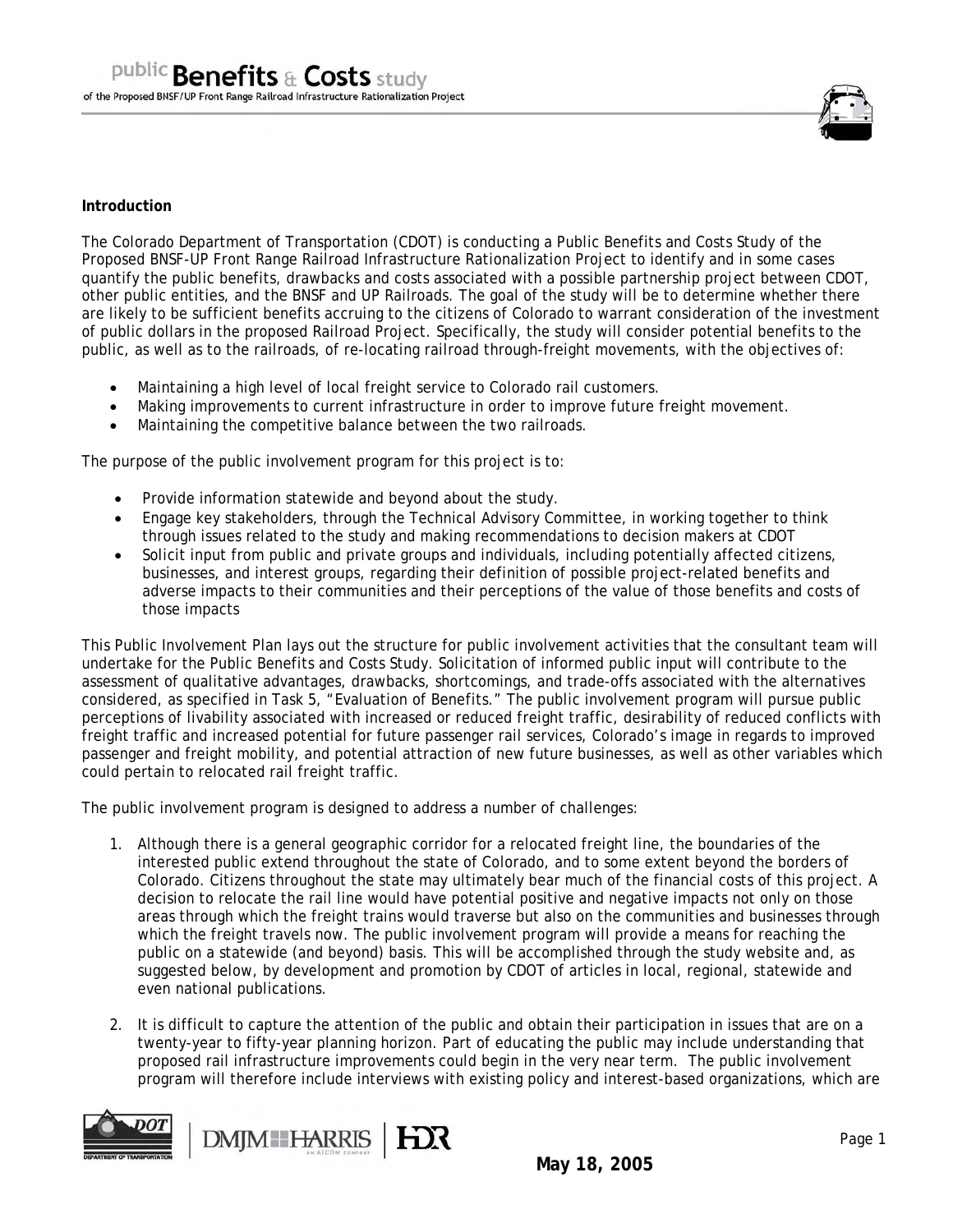

engaged in discussing and shaping long-term planning issues for the region and for the state. Examples of those organizations whose input will be solicited include local opinion shapers, regional groups such as Action 22 and Progressive 15, and statewide organizations such as Colorado Counties, Inc., Colorado Municipal League, and the Colorado Association of Commerce and Industry.

- 3. The public has limited time to spend, face many competing demands on their time, and must and will pick and choose how they spend their time. This fact, coupled with the geographic breadth of the issues associated with this study, leads the consultant team away from an emphasis on public meetings to which the public at large is invited. Instead our outreach strategy will include conducting telephone interviews with a large number of identified stakeholders and interested parties, whose perspectives will be reflective not only of their individual expertise but also of the views of their constituents or groups of like-minded people. These interviews can be conducted at the convenience of the interviewee, with no more time taken out of the interviewee's life than the time for the interview itself. In addition, targeting the categories of interviewees will enable the consultant team to elicit views from a richer cross-section of the public than might be reached at a "you-all-come" public meeting.
- 4. The scale of the public involvement must match the scale of the study. The outcome of the study is not whether or not to construct new rail lines, where to locate them, and how to operate the system, but whether the concept holds sufficient benefit to pursue further. Many people who first hear about the study will leap to questions, concerns, and suggestions about specific impacts that belong to future project-specific phases of the study, should the project go forward. Education about the parameters of the study at this phase and framing of questions that will elicit input relevant to the broad perceptions of benefits and disbenefits that are the subject of study in this phase will be key to obtaining useful public input and pre-empting premature conclusions and fears. The timeframe for the study and the budget for public involvement require that the consultant team employ public involvement strategies that (a) are cost-effective and (b) are geared towards answering the questions of the study regarding perceptions of public benefits and costs.

#### **Public Involvement Activities**

# **Project Website**

An integral part of the public involvement program will be the project website. The consultant team will establish and maintain the project website, which will be hosted within the CDOT website, http://www.dot.state.co.us/railroadstudy. The purpose of the website is to provide easily accessible information to a broad spectrum of the interested public and to provide a cost-effective means for the public to send comments or questions to the project team, regardless of the time of day or the geographic location of the user.

The website content may include: project schedules, study goals, current status, interim reports approved by CDOT for public dissemination, email links to project managers, contact lists for lead personnel for CDOT and the consultant team, and maps related to the study area.

The website will be updated periodically, with posted information approved in advance by CDOT.

Key features of the website include:

• A website format and style which is congruent with CDOT's website and which will reinforce the identification of the project with CDOT.



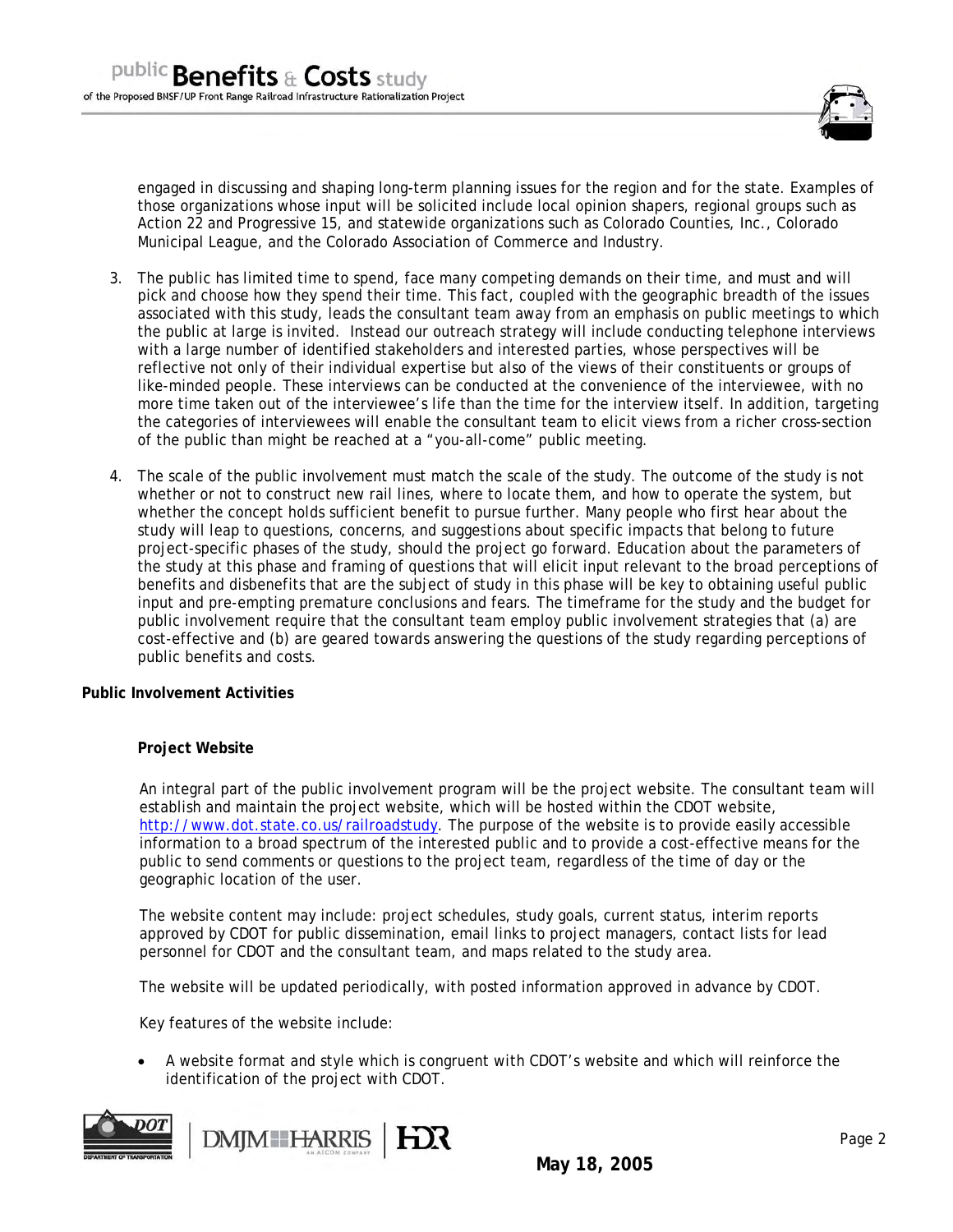

- A Frequently Asked Questions (FAQ) page, which will be updated periodically, to address questions that the project anticipates or encounters from the public during the study.
- A feedback form through which readers submit comments or questions to the study team. The format would match the standard questionnaire used in our interviews with key person interviews (see below).
- A Project News section that includes a summary of project progress and decisions made via posting of minutes of each Technical Advisory Committee meeting and other appropriate documents.
- Project Maps, where appropriate.
- Project Schedule.
- Project Team.
- PowerPoint presentation available to local community or interest group to help self-education. Led by a TAC member or other representative, such a group can review the PowerPoint presentation then submit their comments collectively through the website comment page. This mechanism can substitute for in-person presentations by the project team to multiple organizations, which would be too costly and time-consuming for the scope of this study.
- Media Section, including links to recent appropriate news articles, to support local media in their coverage of this study.
- Contact information.

Since the website is a primary outreach tool for this project, an effort to direct people to the website will be important. Given the challenges discussed above, it will be important that this effort be implemented in a cost-effective manner. Tactics could include:

- Utilizing the members of the Technical Advisory Committee to disseminate information about the website to their constituency groups.
- Encouraging the stakeholders and interested parties who are interviewed to disseminate information about the study and the website to their communities and members.
- Utilizing CDOT's media relations team to "get the story out" about our website through the media.

#### **Key Person Interviews**

The public involvement plan also includes telephone interviews of key stakeholders, community organizations and interest groups. The purpose of these interviews is to solicit input on the issues, concerns, and perspectives of a wide variety of key constituencies in the impacted areas of the state. Strategically selecting individuals and organizations to interview by telephone will ensure a broad representation of perspectives and interests. In addition, these interviews will allow us to leverage our public outreach by gathering input from organizations that represent large numbers of people or interests, and by tapping into their established communications network with their membership lists and community contacts.

A draft list of the individuals and organizations to be interviewed is attached. They were selected because they:

• Are typically involved in planning and development efforts that shape the physical characteristics and quality of life in their communities.



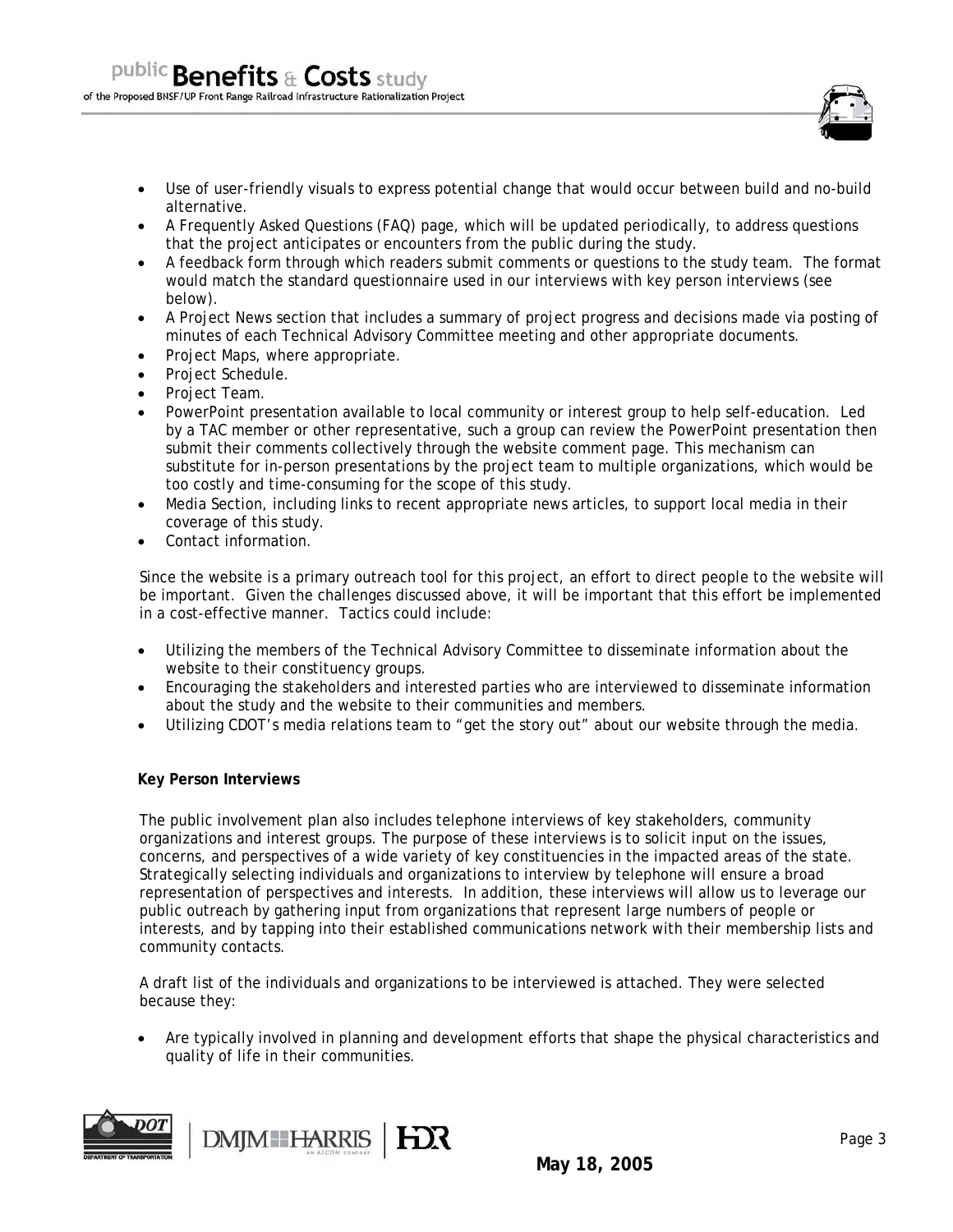

- Touch a broad cross-section of people in their community. For example, the chair of Progressive 15, the organization that represents the interests of the 15 counties in the northeastern corner of the state, works with hundreds of community leaders, businesses and others in the region who could be impacted or have perspectives that would be valuable for this study.
- Represent the perspective of numerous organizations and interests. For example, Melanie Worley, a county commissioner from Douglas County, is also chair of the Denver Regional Council of Governments and a board member of Progressive 15. Joe Blake is President of the Denver Chamber, President of the Denver metro area's lead economic development group, chair of the CDOT Transportation Commission, and a member of numerous other groups.

Preceding the interviews, we would direct the interviewees to our website where they could review the questions and insure access to background materials on the project. These questions will be designed to probe issues similar to those identified in Task 5 of CDOT's Request for Proposal: the environmental, economic, safety, and general public benefits and costs. In this initial communication, we would explain that we would be contacting them to schedule an interview.

Because of the upcoming holidays and the condensed schedule of the project, it will be important to start the interviews as soon as possible. The first task will be to finalize the list of interviewees. It will be a dynamic list in that the interviews may identify others who should be contacted, but the majority of those to be contacted will be identified by early December. Direction to the website should occur in mid to late December. Because of the Christmas holiday, the bulk of the interviews will be conducted in January and February. To maximize efficiency, all members of the consultant team will be involved in interviews.

The information obtained from all the interviews will be combined to produce an overall status report of public perceptions relevant to the project. Personal attribution of specific points will not be made since these interviews seek to obtain honest expressions of perceptions.

We will leverage our outreach by asking the interviewee to share our materials and questions with their membership or with others in their community to generate as much input as possible. Those respondents would be driven to our website, where they could conveniently respond to the questions and learn more about the project. Finally, we would develop a mailing list of our contacts, with emphasis on email addresses where possible, so that the interviewees can receive feedback about what we have learned from the public, and the interviewees can disseminate this information to a wider distribution circle.

#### **Media Strategies**

The media can be an effective tool to generate awareness of the study and to drive the public to the website to learn more and provide comment and input. This is particularly true of the rural areas of the state, where coverage is relatively easy to generate. A comprehensive media relations program is time intensive and expensive, however, with results that are uncontrollable and unpredictable. For these reasons, the consultant team will be focusing on the website and the key person interviews as the means by which public comment will be solicited.

Despite its drawbacks, however, engaging the media could add value to the study by providing a baseline of information and by driving the public to the website. It must be done in a cost-effective and efficient manner. We therefore suggest that CDOT uses their own internal media relation's team to explore whether there are ways to utilize CDOT's existing resources to engage the media. For example, are there opportunities as a result of the relationships the CDOT Commissioner's have with their local press? Can



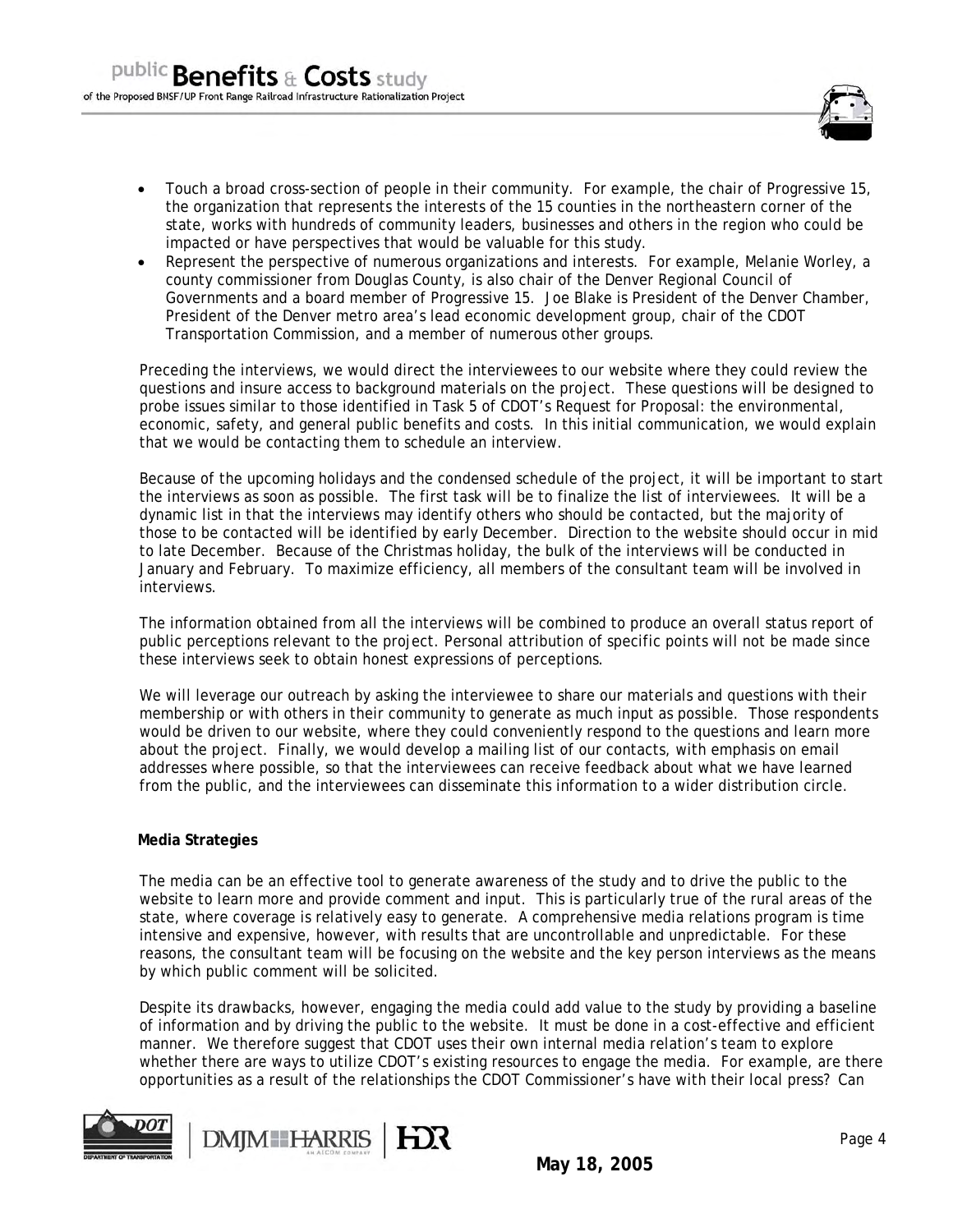

we supply the CDOT media relation's team with periodic updates that they could in turn distribute to the media? Given the level of commitment by CDOT leadership to this study, are there opportunities for editorial board or reporter interviews? These and other possibilities would be explored with the CDOT team.

## **Technical Advisory Committee**

A Technical Advisory Committee (TAC) will be formed. The TAC will provide a forum for reviewing technical aspects of the project work and for making recommendations to CDOT and the Transportation Commission regarding review and approval of project deliverables. A maximum of three (3) TAC meetings will be held during this project, scheduled in coordination with the Consultant, CDOT Project Manager, and TAC members.

Specific responsibilities of members of the TAC will be:

- To attend all TAC meetings and be prepared to participate;
- To review project documents;
- To both bring the perspective of their jurisdictions or organizations and to take study-area-wide view as they discuss issues;
- To help the study team in disseminating information through their respective networks;
- To report back to and consult with others in their jurisdictions and/or organizations and bring to the Committee issues and concerns;
- To consider public input provided through the Synthesis of Public Issues, Perceptions, and Concerns; and
- To engage constructively in problem solving on issues, if needed.

Public input is an essential ingredient of the information to be used by the TAC in formulating its recommendations to CDOT. Materials for each TAC meeting may include an updated summary of public input received to date.

#### **Synthesis of Public Issues, Perceptions, and Concerns**

The product of public involvement is the input that will aid the qualitative analysis of public benefits and costs and will provide public perspective to decision makers as part of their deliberations. The challenge is to present the input from a variety of sources in user-friendly form that can be easily transmitted to and digested by decision makers. Comments obtained in the Key Person Interviews, submitted on the website, and provide through other means of contact will be compiled into the "Synthesis of Public Issues, Perceptions, and Concerns". This Synthesis will be posted on the project website and made available upon request to members of the public.

#### **Post Office Box**

The project team will establish a post office box to serve as a receiving point for comments and questions. Information received by mail will be incorporated in the Synthesis of Public Issues, Perceptions, and Concerns.

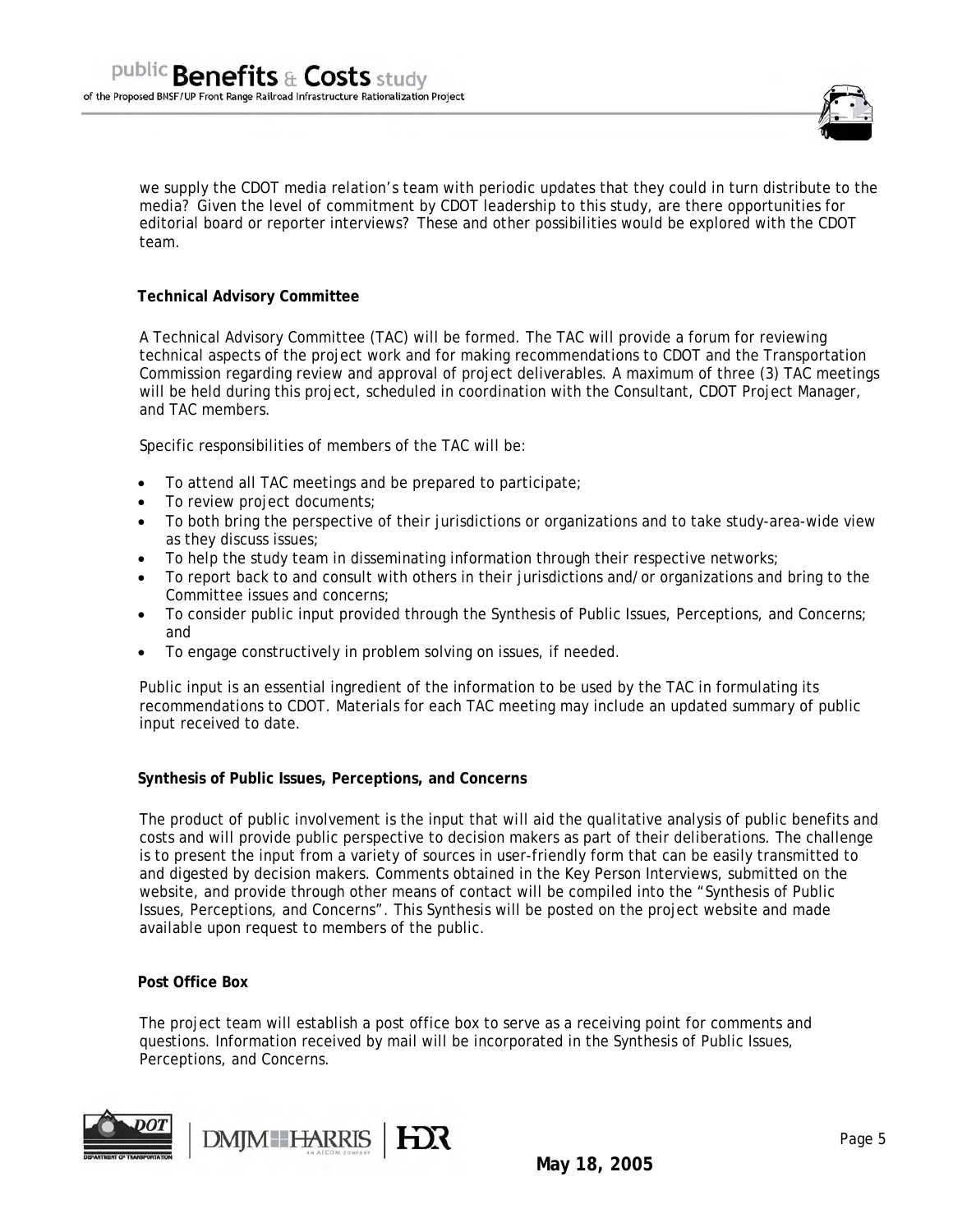#### **List of Potential Interviewees**

- 1. Statewide
	- a. Elected Officials
		- i. Mayors
		- ii. County Commissioners
		- iii. Councils of Government
		- iv. Key Legislators
	- b. Chambers of Commerce
	- c. CDOT Commissioners
	- d. Agricultural interests
	- e. Other
		- i. The volunteer chair and the staff president of the Colorado Farm Bureau
		- ii. The volunteer chair and the staff president of the Colorado Association of Commerce and Industry
		- iii. The volunteer chair and the staff leader of Colorado Counties, Inc.
		- iv. The volunteer chair and the staff leader of the Colorado Municipal League.
		- v. The volunteer chair and the staff leader of Club 20.
		- vi. The chair of the Colorado Environmental Coalition
		- vii. Rail advocates
- 2. Eastern Plains
	- a. Economic Development Professionals
		- i. Diane Kolby, Prowers County Development, representing Colorado's southern district on the board of Economic Developer's Council of Colorado
		- ii. Darlene Scott, City of Burlington, representing Colorado's northern district on the board of Economic Developer's Council of Colorado
		- iii. Ron Klaphake, Greeley Weld Economic Development Partners, representing Colorado's northern district on the board of Economic Developer's Council of Colorado
	- b. Regional Organizations
		- i. Progressive 15
			- 1. Rick Dykstra, Executive Director
			- 2. Jerry Allen, Chairman, from Cheyenne County
			- 3. Stan Holmes, chair, Economic Development and Tourism Committee
			- 4. Terry Hall, chair, Transportation Committee
		- ii. Action 22
			- 1. Cathy Hall, President/COO
			- 2. Others
- 3. Front Range
	- a. Economic Development Community
		- i. Tom Clark, Executive Director, Metro Denver Network
		- ii. Rocky Scott, President, Colorado Springs Economic Development Corporation
		- iii. Staff leader of the Pueblo Economic Development Corporation
		- iv. Staff leader of the Fort Collins Economic Development Corporation
	- b. Regional Organizations
	- c. Miscellaneous
		- i. Transit Alliance
		- ii. Others

DMJM HARRIS | HX